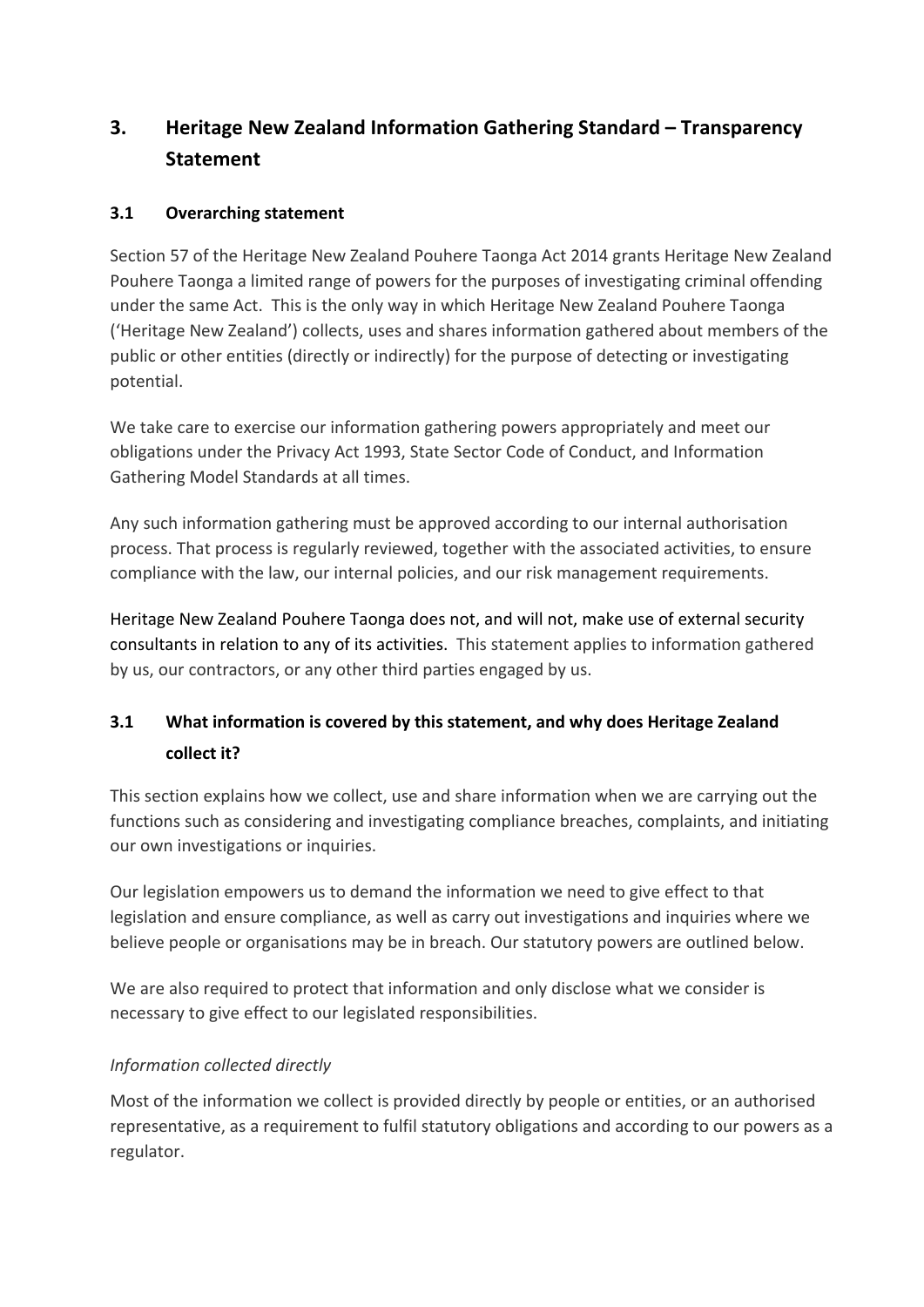However, where we require information that is relevant to us considering and investigating compliance breaches, complaints, and initiating our own investigations or inquiries, we may gather information from people or entities using our statutory powers. Under the Heritage New Zealand Pouhere Taonga Act 2014 we are empowered to investigate possible offences relating to the modification or destruction of an archaeological site. We may do this by seeking responses from the parties possibly involved in the alleged damage to the archaeological site to ascertain what occurred.

## *Information collected from another person or agency*

This may include us receiving or requesting information from other people, agencies or sources. Any such information will be gathered in accordance with our statutory powers and in compliance with the relevant legislation and any information sharing agreements, memoranda of understanding (MOUs) or similar. We will take all practicable steps to verify information received from third parties and will report any information that appears to have been obtained illegally to the police.

We may also collect publicly available information– for example media reports – where this is relevant to carrying out our compliance functions.

## *Collection by third parties*

Where information gathering requires capacity or specialist capability that we don't have within our organisation, we may from time to time engage a third party to collect information for us. Such information gathering (including about individuals) is subject to standard legal limits relating to privacy, access to private property, and the privacy/security of communications by individuals, among other things.

We take care to exercise our information gathering powers, including by third parties, appropriately and in a way that meets our obligations under the Privacy Act 1993, the Bill of Rights Act 1990, the State Sector Code of Conduct, and Information Gathering Model Standards at all times.

Any such information gathering must be approved according to our internal authorisation process. That process is regularly reviewed, together with the associated activities, to ensure compliance with the law, our internal policies, and our risk management requirements.

## **3.3 What does Heritage New Zealand do with Information? Is it shared?**

#### *How it is used*

In order to carry out our compliance functions, we may use the information we hold for audit or monitoring purposes. Where we identify the need to use the information further, consider or investigate compliance breaches, or complaints, or initiate our own investigations or inquiries, we will only do so if it is shared with other agencies.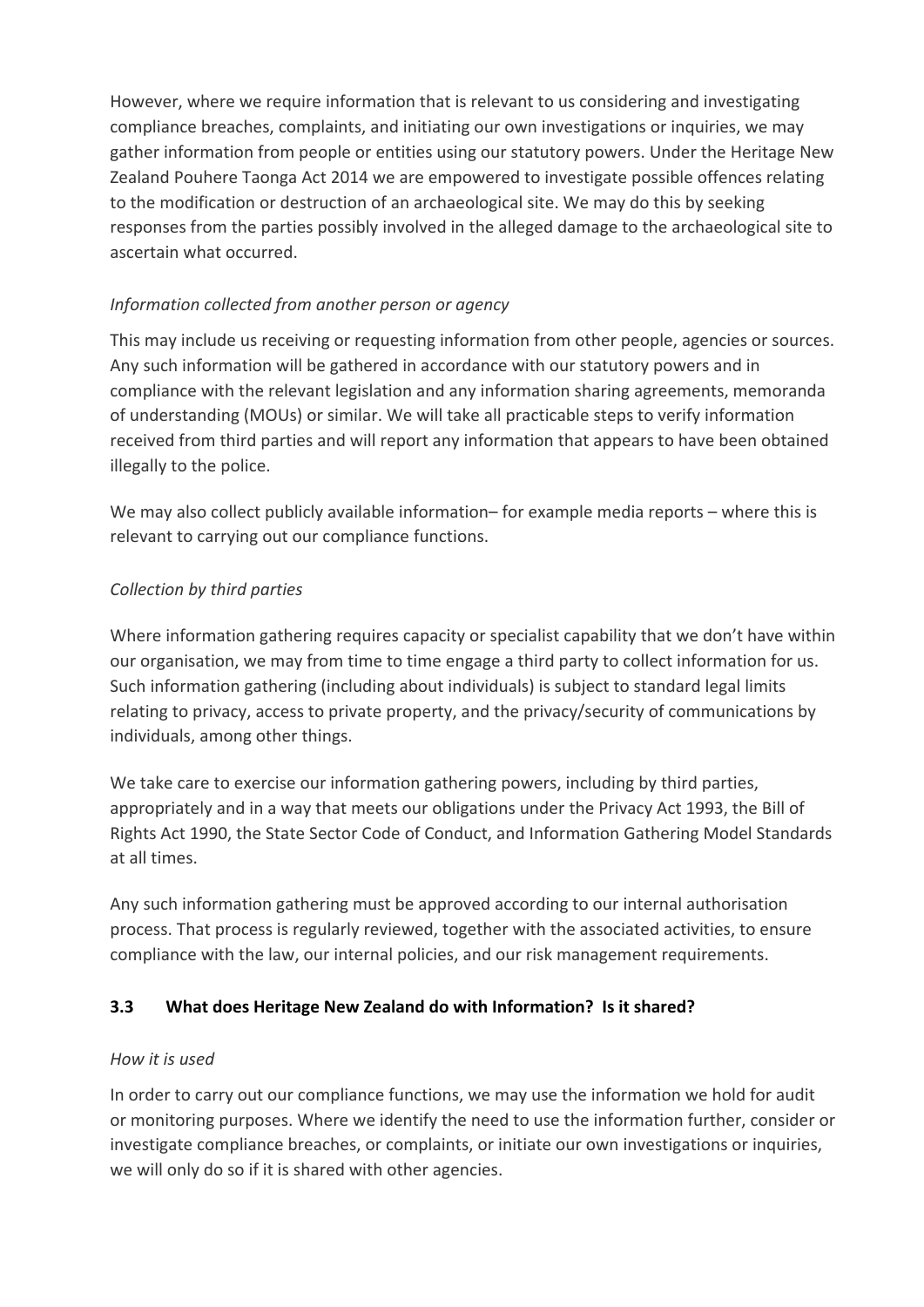#### *When it is shared*

We may share information where necessary in order to properly carry out our legislated functions. This information will be shared in accordance with our statutory powers and in compliance with the relevant legislation and any information sharing agreements, MOUs or similar with the other agency. We may include when we are considering and investigating compliance breaches, complaints, and initiating our own investigations or inquiries. We will take all practicable steps to verify information provided to third parties.

We may, for example, share information with:

- another regulator, oversight agency, or complaints body;
- the other party to a complaint, for the purpose of investigating and resolving the complaint;
- anyone we believe could provide information that is relevant to whether to investigate a complaint, or to an investigation or inquiry, including witnesses to complaint matters;
- the Police or another government agency, if required by law (for example to assist with the investigation of a criminal offence), or to report significant misconduct or breach of duty or where there is a serious threat to health or safety. If our staff are threatened or abused, we may refer this to the Police; and
- the Police if the information supplied by a third party appears to have been obtained illegally.

#### **3.4 How well is it protected?**

Information is stored and retained in accordance our Privacy Policy and in compliance with the Privacy Act 1993 and the Public Records Act 2005.

#### **3.5 Governance**

All decisions on information gathering for the purpose of regulatory compliance are under accountable to Heritage New Zealand's Regional Directors in the first instance, and overseen by the Deputy Chief Executive, Operations.

In cases where information gathering is required, legal advice is sought from Heritage New Zealand's legal advisors or, if necessary, Crown Law, on this Policy, and its implementation.

#### **3.6 Review of operation of Information Gathering**

Heritage New Zealand will undertake a review of the operation of this standard as part of the annual legislative compliance programme to check adherence to this Policy.

The Executive Team of Heritage New Zealand will undertake this review and provide the Board of Heritage New Zealand with the outcome of the review process. This will also be published on Heritage New Zealand's website annually after consideration by the Board.